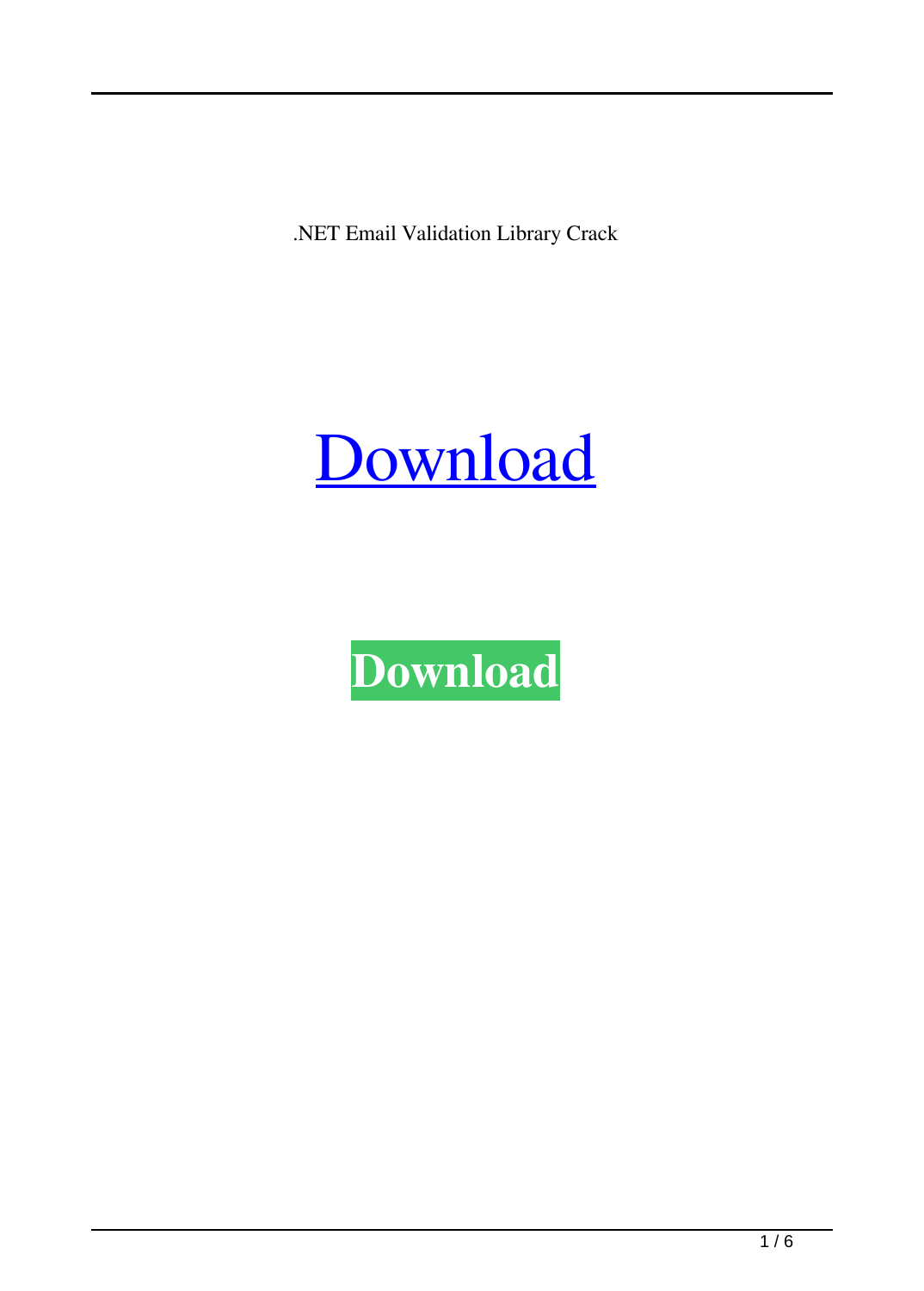#### **.NET Email Validation Library [32|64bit]**

A.NET component for.NET Framework 2.0, 3.0, 3.5, 4.0, 4.5 and 4.5.1. A.NET component for any modern version of the.NET Framework. A.NET component for email address validation. A.NET component for email address validation. A.NET component for checking the integrity of email addresses. A.NET component for checking the integrity of email addresses. A.NET component for checking the integrity of email addresses. A.NET component for checking the integrity of email addresses. A.NET component for checking the integrity of email addresses. A.NET component for checking the integrity of email addresses. A.NET component for checking the integrity of email addresses. A.NET component for checking the integrity of email addresses. A.NET component for checking the integrity of email addresses. A.NET component for checking the integrity of email addresses. A.NET component for checking the integrity of email addresses. A.NET component for checking the integrity of email addresses. A.NET component for checking the integrity of email addresses. A.NET component for checking the integrity of email addresses. A.NET component for checking the integrity of email addresses. A.NET component for checking the integrity of email addresses. A.NET component for checking the integrity of email addresses. A.NET component for checking the integrity of email addresses. A.NET component for checking the integrity of email addresses. A.NET component for checking the integrity of email addresses. A.NET component for checking the integrity of email addresses. A.NET component for checking the integrity of email addresses. A.NET component for checking the integrity of email addresses. A.NET component for checking the integrity of email addresses. A.NET component for checking the integrity of email addresses. A.NET component for checking the integrity of email addresses. A.NET component for checking the integrity of email addresses. A.NET component for checking the integrity of email addresses. A.NET component for checking the integrity of email addresses. A.NET component for checking the integrity of email addresses. A.NET component for checking the integrity of email addresses. A.NET component for checking the integrity of email addresses. A.NET component for checking the integrity of email addresses. A.NET component for checking the integrity of email addresses.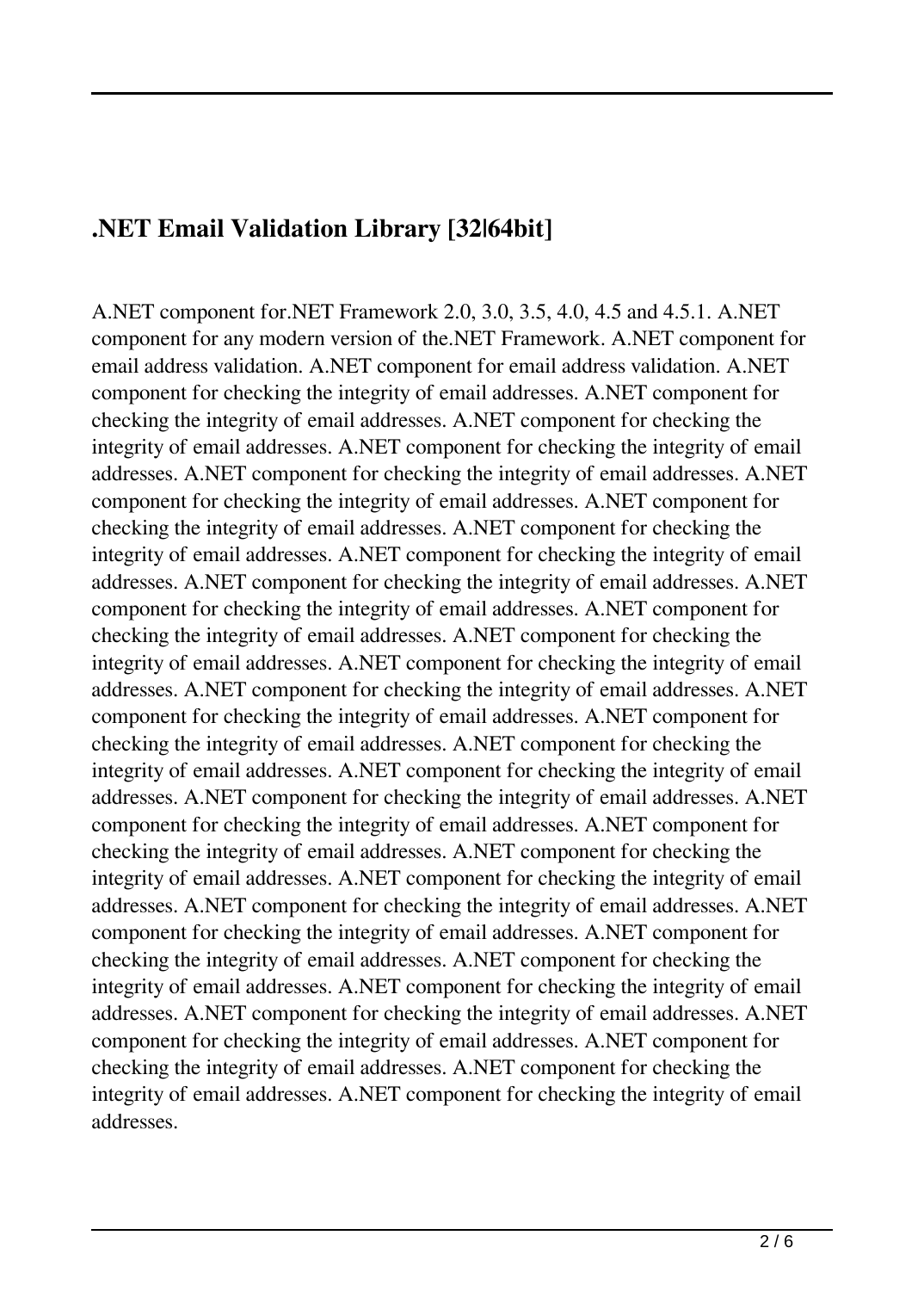## **.NET Email Validation Library With License Key**

- X509Certificate2 - X509Store - IPAddress - MxRecord - SmtpClient - X509Certificate - System.Net.Mail.MailMessage - System.Net.Mail.SmtpClient - System.Net.Mail.MailAddress - System.Net.Mail.ProtocolVariants - System.Net.Mail.SmtpReply - System.Net.Mail.SmtpClientSettings - System.Net.Mail.AuthenticationMechanism - System.Net.Mail.MailAuthenticationMechanism - System.Net.Mail.SmtpServer - System.Net.Mail.SessionState - System.Net.Mail.AuthenticationMechanism.PW - System.Net.Mail.AuthenticationMechanism.None - System.Net.Mail.AuthenticationMechanism.Plain - System.Net.Mail.SessionState.New - System.Net.Mail.SessionState.Available - System.Net.Mail.SessionState.Inactive - System.Net.Mail.SessionState.Active - System.Net.Mail.SessionState.Disabled - System.Net.Mail.ProtocolVariants.Smtp - System.Net.Mail.ProtocolVariants.Mail - System.Net.Mail.ProtocolVariants.None - System.Net.Mail.ProtocolVariants.Tls - System.Net.Mail.SmtpClient.Client - System.Net.Mail.SmtpClient.Configuration - System.Net.Mail.SmtpClient.DeliveryMethod - System.Net.Mail.SmtpClient.EnableSsl - System.Net.Mail.SmtpClient.From - System.Net.Mail.SmtpClient.Host - System.Net.Mail.SmtpClient.Port - System.Net.Mail.SmtpClient.Secure - System.Net.Mail.SmtpClient.UseDefaultCredentials - System.Net.Mail.SmtpClient.UserName - System.Net.Mail.SmtpClient.Password - System.Net.Mail.MailMessage.IsBodyHtml - System.Net.Mail.SmtpClient.Send(Syste m.Net.Mail.MailMessage,System.Net.NetworkCredential) - System.Net. 81e310abbf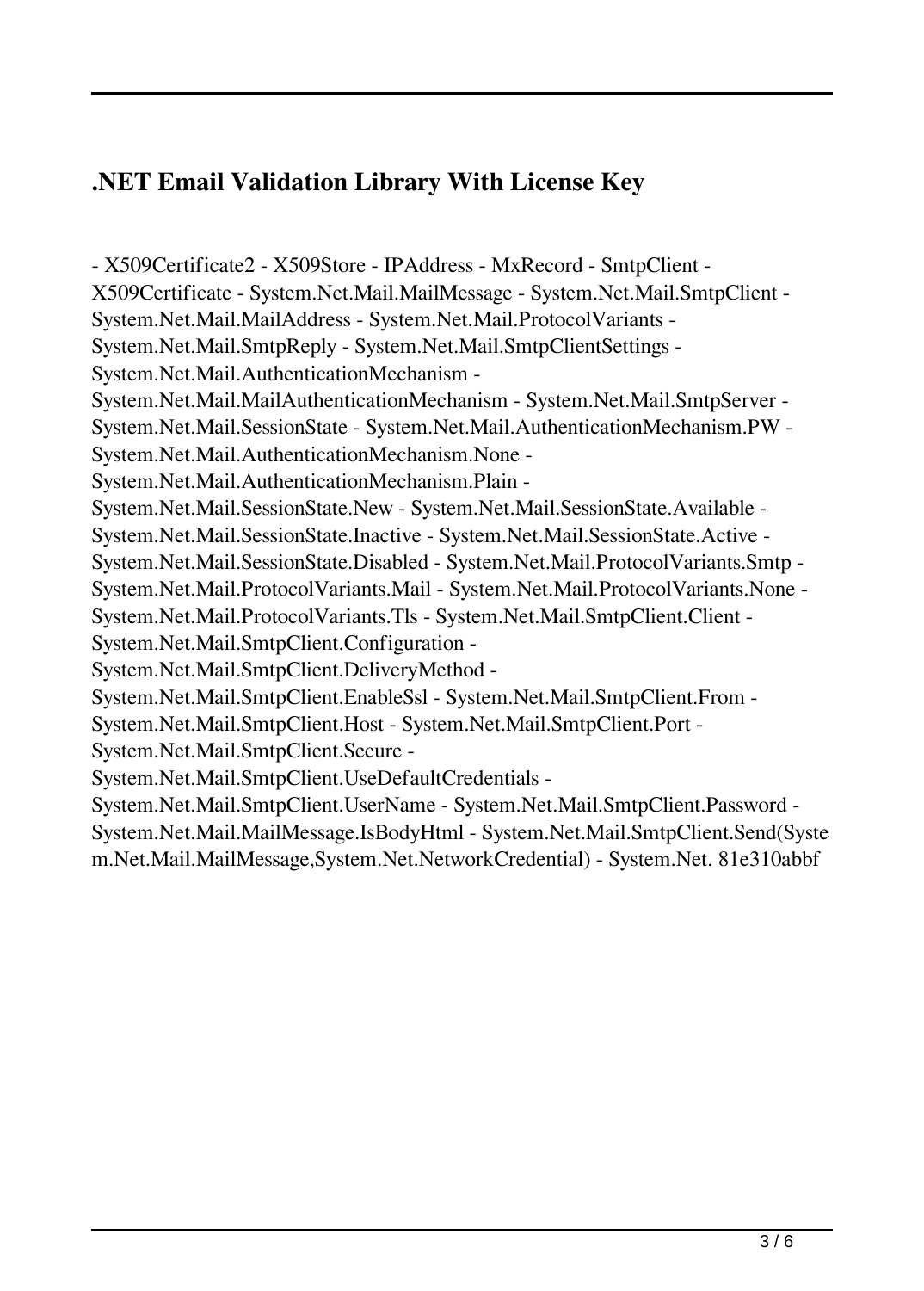### **.NET Email Validation Library Crack+ [2022-Latest]**

.NET Email Validation Library is a.NET component you can integrate into your software applications if you want to check the integrity of email addresses. It's compatible with.NET Framework versions 2.0, 3.0, 3.5, 4.0, 4.5 and 4.5.1. The downloaded package contains the source code compiled in C#, namely CS, RESX, CSPROJ, SLN and SETTINGS files. There's also a demo wrapped in a basic.NET Framework form, where you can enter any email address and click a button to validate it. Log details can be examined in the bottom side of the window, where you can find out the program's start time and other information, such as if the mail server and public website exist, typo checkups, whether or not the email address is disposable and ends in a known domain, matches a fake email pattern, and so on. .NET Email Validation Library supports RFC 821 for syntax checkups, MxRecord (Mail Exchange Record) for email address lookups, SMTP for mailbox verification, multiple threads, 4, 4a, 5 and HTTP proxies, and it can configure DNS server settings. The tool is capable of identifying greylisting in order to check the email address later, and finding out when an anti-spam utility is blocking your mail server or IP address (e.g. spamhaus, spamblock.outblaze, SORBS). You can download both the installer and portable versions from this page.Q: How to convert R character to xlsx I have a column that store characters, and I want to convert them to Excel file like this: First

#### **What's New in the .NET Email Validation Library?**

NUnit and NUnitLite are.NET unit testing frameworks. They are free to use, open source, and the source is available. The testing frameworks allow you to write tests and run them easily using NUnitTestAdapter, which can run under any.NET runtime, including the Mono version of the.NET framework. NUnitLite is a lightweight version of NUnit, designed for the needs of developing commercial software under the Microsoft.NET Framework. The software that can be used for the development of.NET applications. A free version of.NET is available for commercial development, as well as a paid version for non-commercial development. A trial version is also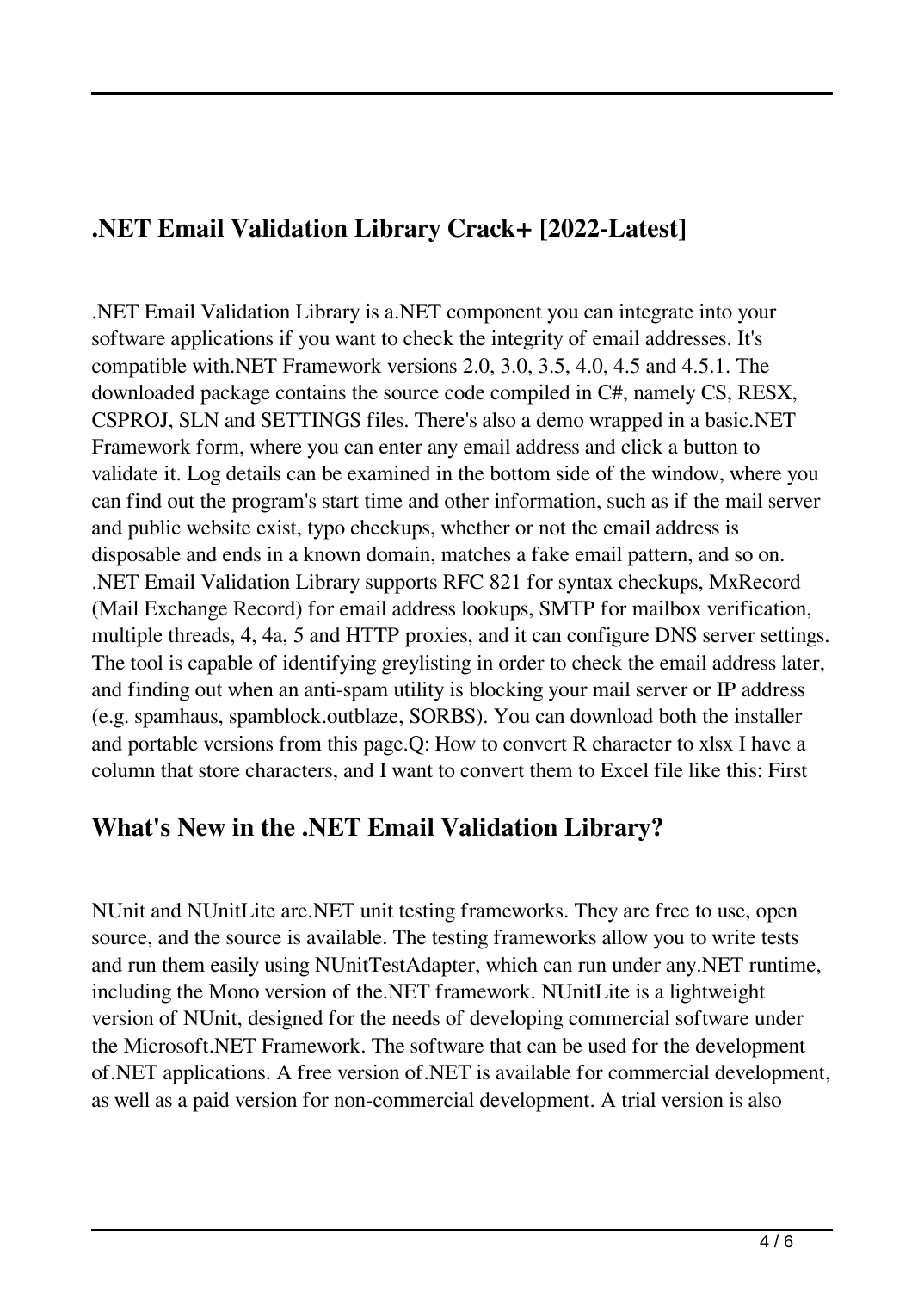available. An open source implementation of the Microsoft.NET Framework. Unlike the Microsoft Framework, the Mono runtime is distributed under the GNU General Public License. A.NET runtime that allows you to use the.NET Framework and its classes and features, while not being dependent on the Microsoft.NET Framework. It is free and open source software. This package contains the common files for Microsoft Application Block services (appblocks) for.NET Framework 4.0,.NET Framework 4.5 and the.NET Portable Class Library. An MSDN online library of howto articles and quick-start guides for application blocks. A set of application blocks that can be used to create a business application. The blocks are based on models that you can create using the UML Designer for.NET. In addition, the blocks offer a set of patterns that you can use when you design and develop your application. A set of application blocks that can be used to create a business application. The blocks are based on models that you can create using the UML Designer for.NET. In addition, the blocks offer a set of patterns that you can use when you design and develop your application. A set of application blocks that can be used to create a business application. The blocks are based on models that you can create using the UML Designer for.NET. In addition, the blocks offer a set of patterns that you can use when you design and develop your application. The.NET Framework provides a set of tools and classes you can use to develop applications and services for the.NET Framework.